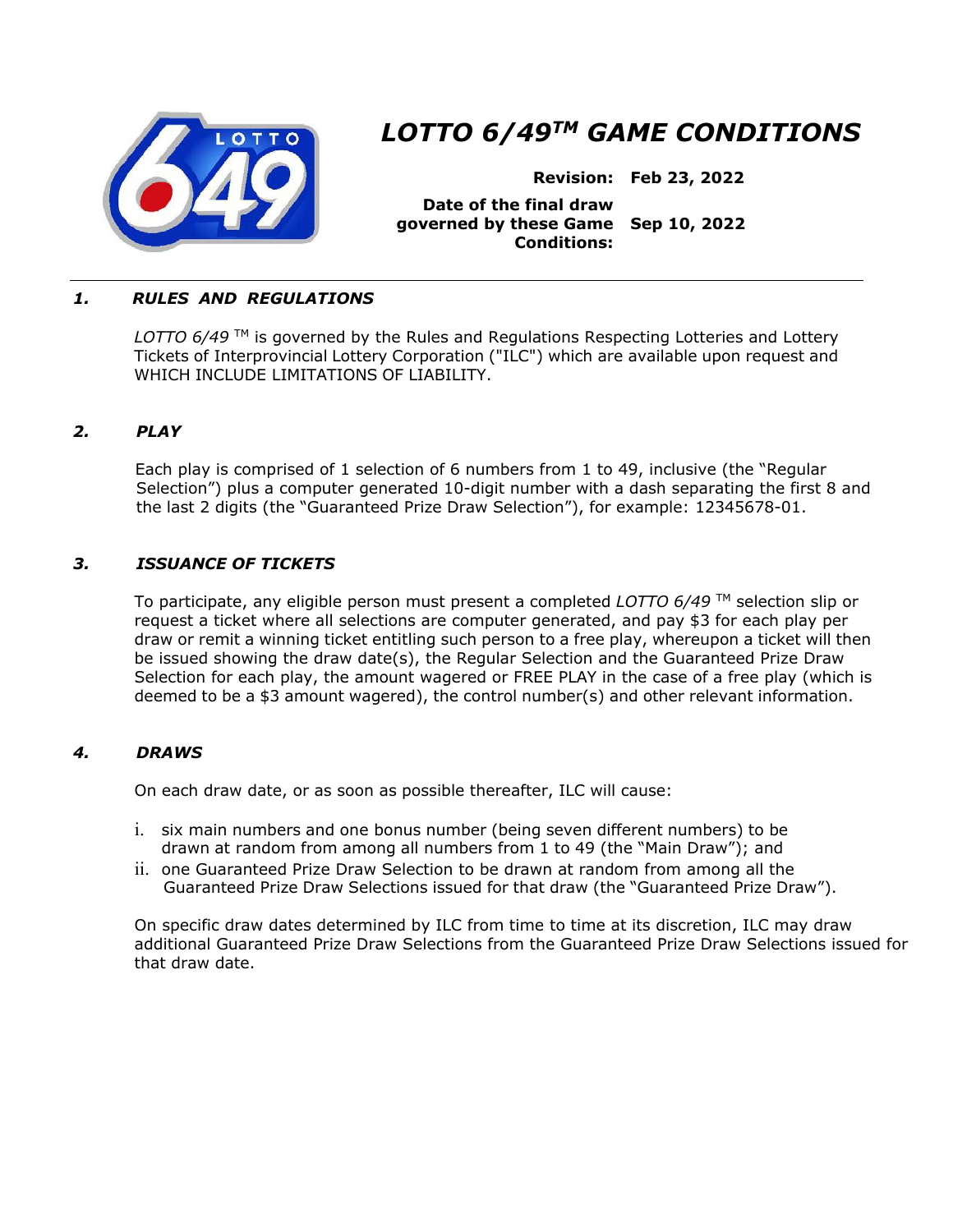

## *5. WINNING SELECTIONS*

a) Main Draw

Winning selections as a result of any Main Draw are determined as follows:

# *WINNING*

| CONSISTS OF<br><b>SELECTION</b> |
|---------------------------------|
|---------------------------------|

| 6/6           | the six main numbers                                                                                                  |
|---------------|-----------------------------------------------------------------------------------------------------------------------|
| $5/6+$        | any five main numbers and the bonus number                                                                            |
| 5/6           | any five main numbers and one other number*                                                                           |
| 4/6           | any four main numbers and two other numbers* OR                                                                       |
|               | any four main numbers, the bonus number and one other number*                                                         |
| 3/6           | any three main numbers and three other numbers* OR<br>any three main numbers, the bonus number and two other numbers* |
| $2/6+$<br>2/6 | any two main numbers, the bonus number and three other numbers*<br>any two main numbers and four other numbers*       |

\* "other number" means any number which has not been drawn.

b) Guaranteed Prize Draw

A winning selection as a result of any Guaranteed Prize Draw is determined where all the digits of such selection correspond in the same order to those of the Guaranteed Prize Draw Selection drawn.

# *6. WINNING TICKETS*

Any valid ticket for any draw bearing any winning selection of such draw is a winning ticket and entitles its holder(s) to claim, for each such winning selection, a prize calculated in accordance with Section 7 hereof.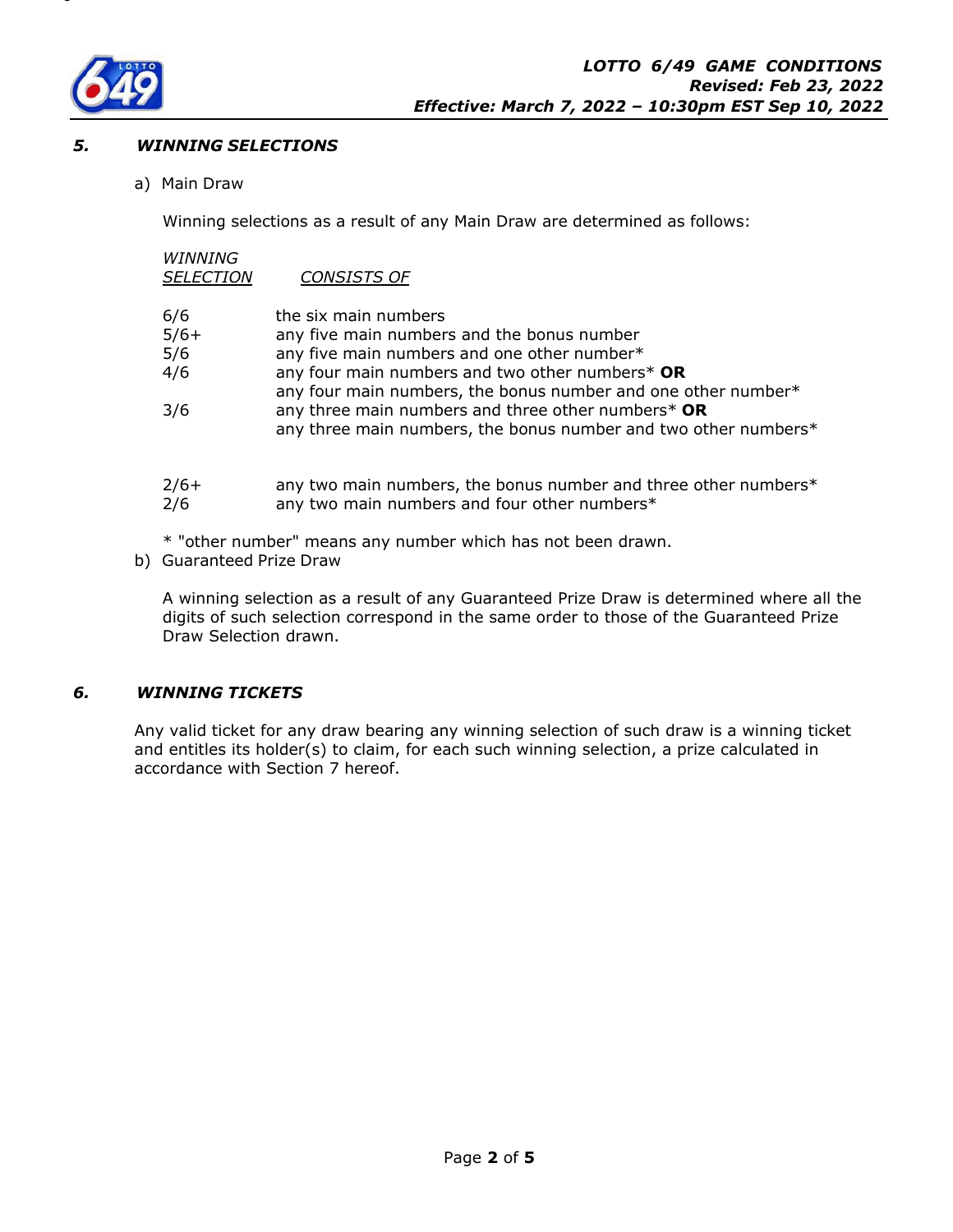

## *7. PRIZES*

After each draw, ILC allocates for the payment of prizes \$1.41 for every play recorded on the computer system of any of its Regional Marketing Organizations for that draw to prize funds as follows:

(A) \$1.20 is allocated to the "Main Prize Fund" and a "Pools Fund" is determined by deducting from the Main Prize Fund an amount equal to the total amount payable as prizes on the 3/6, 2/6+ and 2/6 winning selections. The amount deemed payable as a prize on each 2/6 winning selection (free play) is \$1.41.

Subject to Sections 8 and 9, prizes arising from the Main Draw are determined as follows:

| WINNING<br><b>SELECTION</b>                  | <b>POOL</b>                                                                                                                                                  | <b>PRIZE</b>                                                                                    |
|----------------------------------------------|--------------------------------------------------------------------------------------------------------------------------------------------------------------|-------------------------------------------------------------------------------------------------|
| 6/6<br>$5/6+$<br>5/6<br>4/6<br>3/6<br>$2/6+$ | 79.5% of the Pools Fund (1)(2)<br>6% of the Pools Fund <sup>(1)</sup><br>5% of the Pools Fund (1)<br>9.5% of the Pools Fund <sup>(1)</sup><br>Fixed<br>Fixed | Share of Pool (3)<br>Share of Pool (3)<br>Share of Pool (3)<br>Share of Pool (3)<br>\$10<br>\$5 |
| 2/6                                          | Fixed                                                                                                                                                        | free play                                                                                       |
|                                              |                                                                                                                                                              |                                                                                                 |

- $(1)$  If there was no winning selection in any one or more of the  $6/6$ ,  $5/6+$ ,  $5/6$  or  $4/6$  categories in the last preceding Main Draw, the 6/6 Pool is increased by the amount of the Pool for each of those said categories which had no winning selection in such last preceding Main Draw (the "Rollover"), which Rollover shall not include any amount which ILC may have undertaken to add to the 6/6 Pool to reach the minimum amount it has set as the amount of the 6/6 Pool of such last preceding Main Draw.
- (2) If and when ILC has set a minimum amount for the 6/6 Pool, then the amount of the 6/6 Pool shall be the greater of (a) the aggregate of 79.5% of the Pools Fund and the Rollover and (b) the amount so set.
- (3) "Share of Pool" means, with reference to each category of winning selections in the 6/6, 5/6+, 5/6 and 4/6 categories, an amount calculated by dividing the dollar amount of the Pool, for that category, by the number of winning selections in that category.
- (B) \$0.21 is allocated to the "Guaranteed Prize Draw Fund" to fund the payment of (i) the "Guaranteed Prize" as defined below; (ii) any amount which ILC may have undertaken to add to the 6/6 Pool to reach the minimum amount it has set as the amount of the

6/6 Pool of the Main Draw; and (iii) any additional special draw prizes which ILC may at its discretion offer from time to time.

Subject to Section 9, the holder(s) of the winning ticket for the Guaranteed Prize Draw is entitled to claim a prize of \$1,000,000 (the "Guaranteed Prize").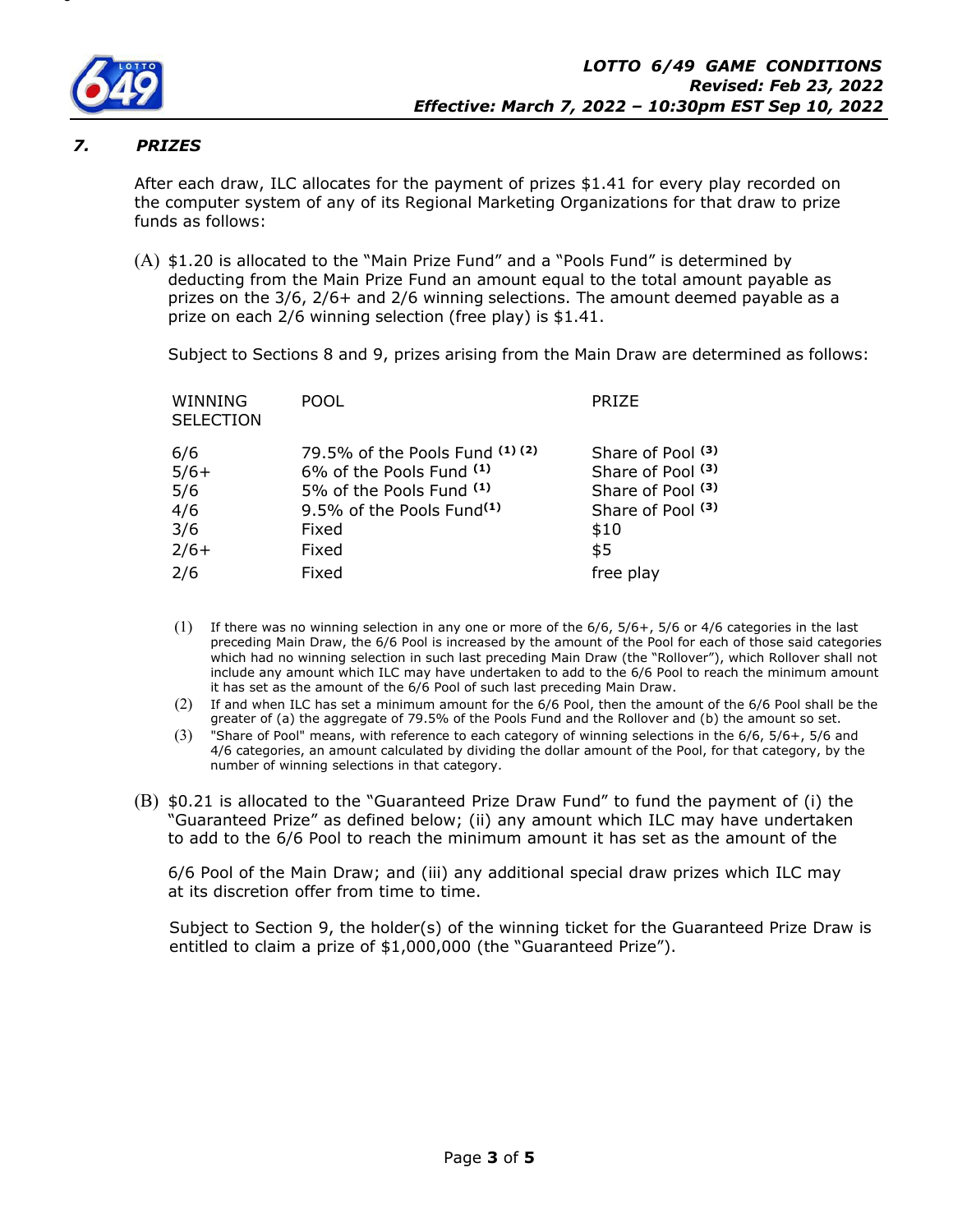

## *8. PRIZE CALCULATION*

For the 6/6, 5/6+, 5/6 and 4/6 categories, the amount of each prize is calculated by dividing the dollar amount of that category's Pool by the number of winning selections in that category provided that:

- (A) for 6/6 Prizes, cents are increased to the next \$0.10 (e.g. \$8,075,487.12 is rounded up to \$8,075,487.20); and
- (B) for 5/6+, 5/6 and 4/6 Prizes, cents under \$0.05 are reduced to \$0.00 (e.g. \$2,726.34 is rounded down to \$2,726.30) and cents \$0.05 and over are increased to \$0.10 (e.g. \$2,726.38 is rounded up to \$2,726.40).

For 3/6, 2/6+ and 2/6 categories, the Prizes are fixed as set out in Section 7.

### *9. PRIZE CLAIMS*

Prizes must be claimed within one year following the draw date.

### *10. ODDS OF WINNING*

#### **Main Draw**

The approximate odds of winning for a single selection in the Main Draw are as follows: 6/6 One in 13,983,816

| v/ v      | ווו סווט | 10,000,010 |
|-----------|----------|------------|
| $5/6+$    | One in   | 2,330,636  |
| 5/6       | One in   | 55,492     |
| 4/6       | One in   | 1,033      |
| 3/6       | One in   | 56.7       |
| $2/6+$    | One in   | 81.2       |
| 2/6       | One in   | 8.3        |
| Any Prize | One in   | 6.6        |

# **Guaranteed Prize Draw**

The odds of winning in any Guaranteed Prize Draw are one out of the total number of Guaranteed Prize Draw Selections issued for that draw.